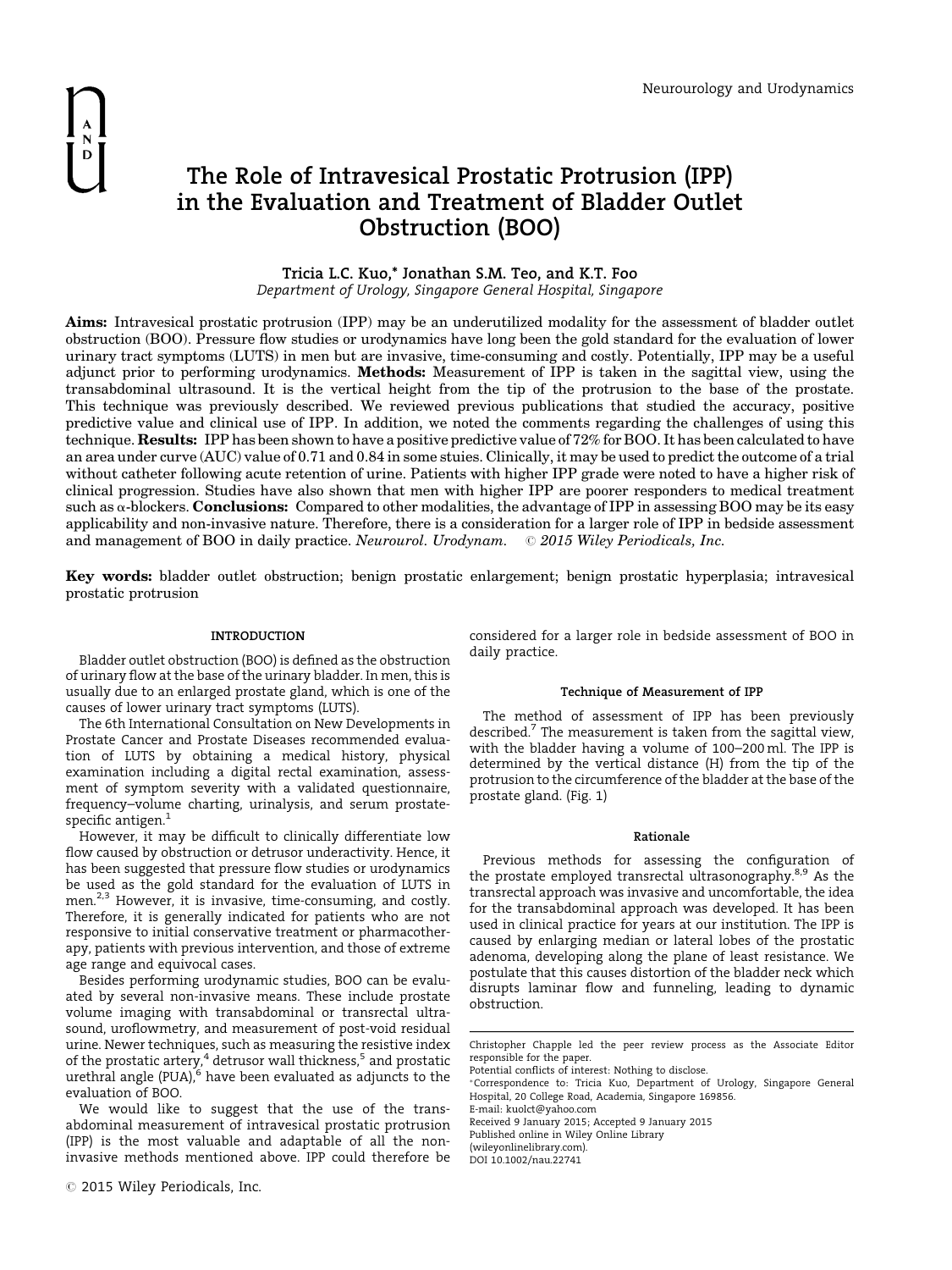

Fig. 1. The grading system for IPP: The vertical distance from the tip of the protrusion to the base of the bladder (H) in the sagittal view using bedside abdominal ultrasonography. Grade I (≤5 mm), Grade II (>5-10 mm), Grade III (>10 mm).

#### Clinical Application of IPP

In a prospective study by Chia et al., the anatomical configuration of the prostate gland was positively correlated with the presence of BOO. IPP was a statistically significant predictor of BOO.<sup>10</sup> In addition, there is evidence that although prostate volume, serum prostate specific antigen (PSA), and IPP all have a positive correlation with urodynamic-proven BOO, IPP remained the most significant independent index. Lim et al. showed that it had a positive predictive value of 72%, whereas prostate volume and PSA had a positive predictive value of 65% and 68%, respectively. $^{11}$ 

In an effort to ascertain the accuracy of IPP, recent studies have produced receiver operating characteristic (ROC) curves to calculate area under curve (AUC). One such study reported an of AUC of 0.71 for predicting BOO. $^{12}$  Another study reported an AUC of 0.84 when comparing IPP to the BOO index.<sup>6</sup>

IPP has been reported to predict the outcome of a trial without catheter, following acute retention of urine.<sup>13</sup> The failure rate of voiding trial based on grades I, II, and III were 36%, 58% and 67%, respectively. This was statistically significant. Therefore, the authors concluded that patients with grade III IPP would more likely require surgical treatment. The validity of this result has been reproven recently.<sup>14</sup>

The follow-up of 259 patients for 32 months also showed that a higher IPP grade was associated with a higher risk of clinical progression.<sup>15</sup> Those who developed high post-void residual urine (> 100 ml), acute urine retention, or deterioration of at least 4 points in IPSS score were considered to have disease progression. Clinical progression was observed in 52 patients. The proportion of patients with clinical progression was 6% in Grade I, 20% in Grade II, and 44% in Grade III.

In recent years, there has been an interest in the practical application of IPP in the context of risk stratification of patients with benign prostatic obstruction (BPO). The treatment of choice for patients with moderate-to-severe LUTS due to uncomplicated BPO (PV <40 ml, PSA <1.5 ng/ml) is with  $\alpha$ -blockers. Studies have shown that men with higher IPP are poorer responders to medical treatment.<sup>16,17</sup> Therefore, we have developed a practical treatment algorithm based on whether the patient has evidence of obstruction (Qmax, PVR), IPP grade, and symptom profile (IPSS, bothersome score).<sup>18</sup>

## Challenges Ahead

Despite the growing body of evidence, the concept and use of IPP has been eyed with skepticism by many colleagues. We are not suggesting that IPP replaces urodynamics, but that IPP can be a useful adjunct tool in assessing patients prior to urodynamics.

There is a comparison with other non-invasive parameters, such as bladder wall thickness (BWT) and PUA. BWT is the consequence of BOO and not a causative factor. In addition, bladder wall hypertrophy may be caused by other pathologies; hence, it is not a reliable measure of BOO. PUA is more complicated than IPP to measure. It is the angle between the prostatic urethra and the membranous urethra in the mid sagittal plane, using transrectal ultrasound.<sup>6</sup>

The use of ultrasonography also introduces inter-operator variability in the measurement of IPP. At a larger bladder volume (e.g., 400 ml) and in inexperienced hands, IPP may be underestimated due to the recession of the prostate behind the symphysis pubis. To incorporate the measurement of IPP into routine clinical practice, an ultrasound machine would have to be made available to the clinician. This may not be easily available due to hospital regulations and cost. The initial learning curve may seem daunting at first to the novice.

Bladder contractility is another factor that needs to be considered should a patient have low flow. The underactive bladder (low pressure, low flow) or a decompensated bladder from a long-term prostatic obstruction may present clinical conundrums as to whether such patients will benefit from surgery. Such patients may need urodynamics to ascertain the underlying etiology of their LUTS.

## CONCLUSION

The assessment of LUTS in male patients continues to be a challenge despite many developments in the field over the years. The advantage of IPP in assessing BOO may yet lie in its inherent easy applicability and non-invasive nature that enables patient acceptance. IPP has been established to have a role in deciding which patients may benefit from  $\alpha$ -blocker therapy, and those in whom early surgery should be carried out. Certainly, more clinical studies with longer term follow-up will contribute to this developing field.